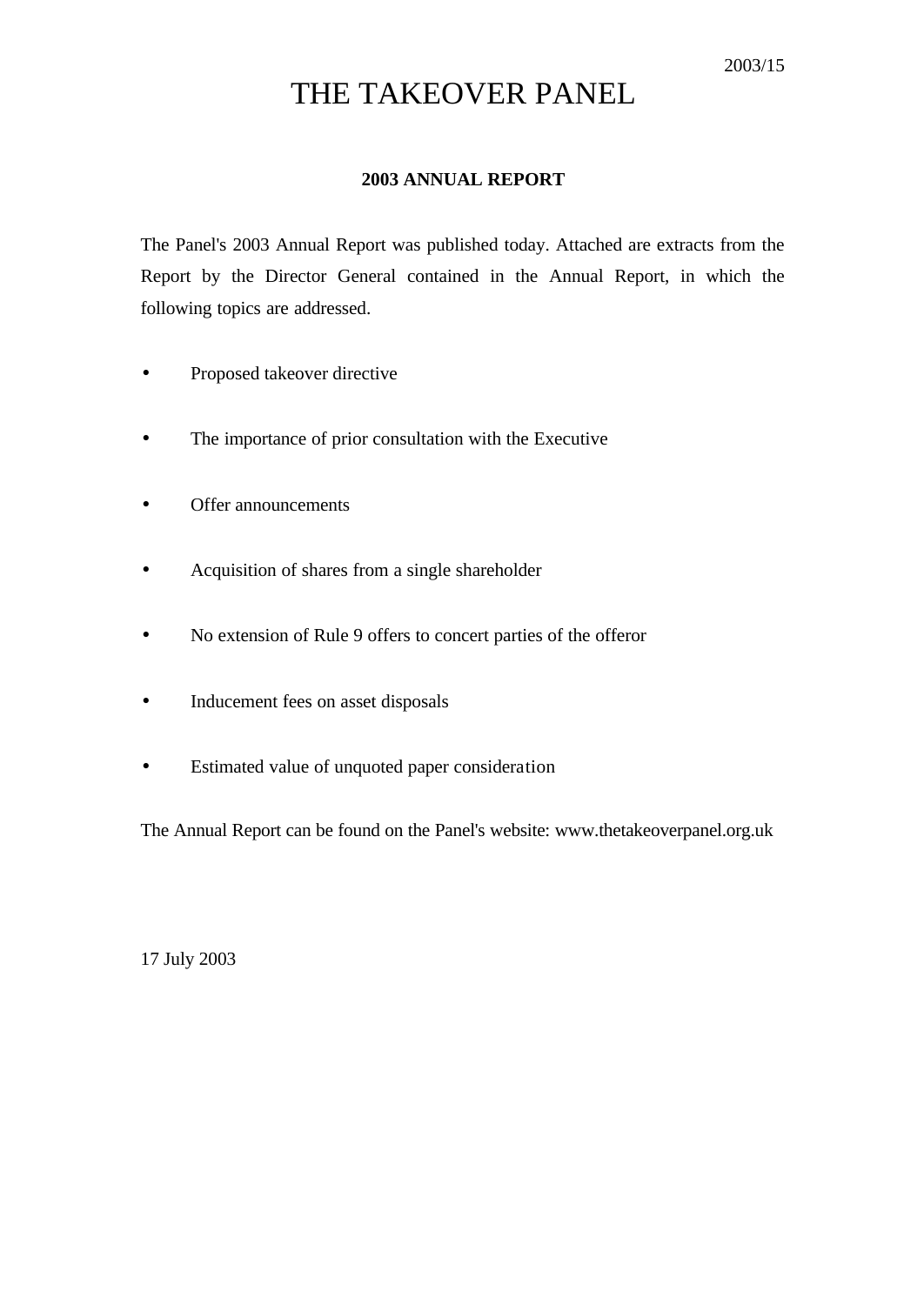#### **PROPOSED TAKEOVER DIRECTIVE**

On 2 October 2002, the European Commission published a revised proposal for a Takeover Directive. In framing this new proposal, the Commission sought to retain core elements of the text of the Directive that narrowly failed to be adopted by the European Parliament in July 2001, whilst including new provisions seeking to address, in particular, the concerns raised by the European Parliament in relation to what has become known as the "level playing field" issue (i.e. equal treatment for shareholders across the EU).

The main new provisions contained in the proposal were: strengthened provisions preventing the board of a target company from taking defensive measures to frustrate a bid without the approval of shareholders; a mechanism whereby restrictions on voting rights and on the transfer of securities would no longer be enforceable following a successful takeover; disclosure provisions to ensure that a company's share structure and control mechanisms are fully transparent to the market; detailed provisions on the "equitable price" to be paid by bidders in the event of a mandatory bid; and squeeze-out and sell-out rights to deal with the problem of minority shareholders following a takeover bid.

The Commission stopped short of introducing the "full break-through" proposal which had been recommended by the group of experts in their January 2002 report. Whilst restrictions on voting rights and on the transfer of securities would no longer be enforceable following a successful takeover bid, entrenched double or multiple voting rights would remain undisturbed. The new proposal contained no guidance as to whether or not compensation would be payable to those shareholders who previously enjoyed the benefit of such restrictions.

Despite many intense negotiations following the publication of the revised proposal in October last year, Member States have yet to reach agreement on the revised proposal. Some Member States are unwilling to support Article 9 (frustrating action) unless Article 11 (break-through) is extended along the lines suggested by the expert group in order to enable a bidder to override double or multiple voting rights. Possible compromises to reach agreement might include the deletion of Articles 9 and 11 or significant dilution of the restrictions in Article 9. Although the Directive remains a minimum standards directive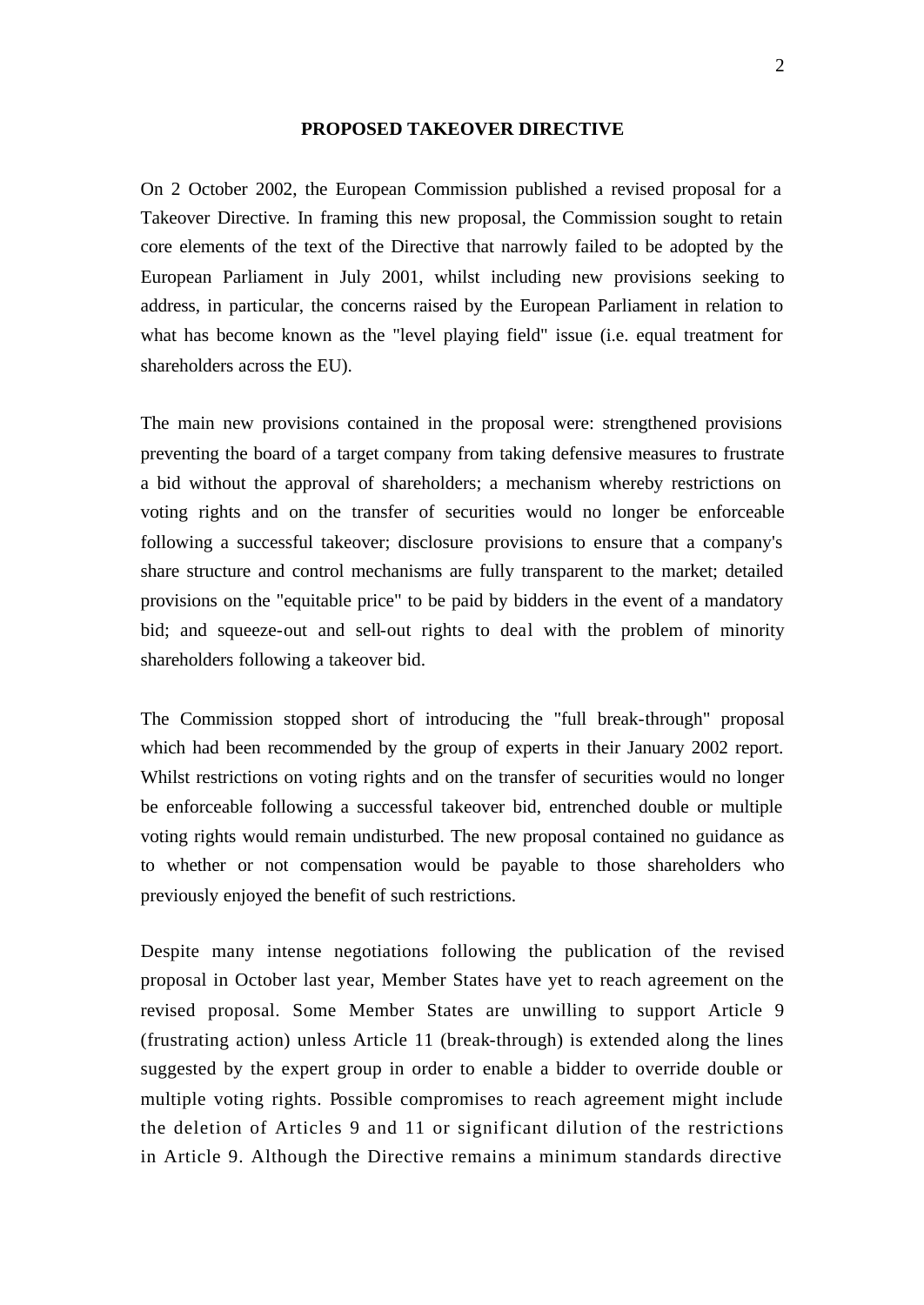(which, broadly, means the UK can have higher regulatory standards than specified in the Directive), the Panel would struggle to see the benefits of a Directive that removed or weakened Article 9 and hence allowed target company boards to frustrate offers against the wishes of their shareholders.

#### **THE IMPORTANCE OF PRIOR CONSULTATION WITH THE EXECUTIVE**

Paragraph 3(b) of the Introduction to the Code states that, where there is any doubt whatsoever as to whether a proposed course of action is in accordance with the General Principles or the Rules of the Code, the Executive should be consulted in advance.

There have been a number of recent instances where a party failed to consult the Executive in advance and proceeded on the basis of an incorrect interpretation of the Code. The appropriate remedy for the breach put the party in question in a materially worse position than if there had been prior consultation, due to the difficulty in putting matters right after the event.

The Executive is ready to respond rapidly to requests for rulings; parties and their advisers are strongly encouraged to take advantage of this facility.

#### **OFFER ANNOUNCEMENTS**

The Panel has always been concerned to ensure the maintenance of fair and orderly markets in connection with an offer. As a result, Rule 2.2 requires an announcement to be made where the offeree company is the subject of rumour and speculation or where there is an untoward movement in its share price. Under Rule 2.4, it will normally be sufficient for the announcement to state simply that offer talks are taking place or that the potential offeror is considering making an offer.

Note 1 on Rule 2.2 makes clear that parties should consult the Panel if they are in any doubt as to whether or not an announcement should be made. Also, the Note states that it is for the Panel to determine whether a share price movement is untoward for this purpose. However, parties should not delay an announcement in order to consult the Panel if it is clear that an announcement is required.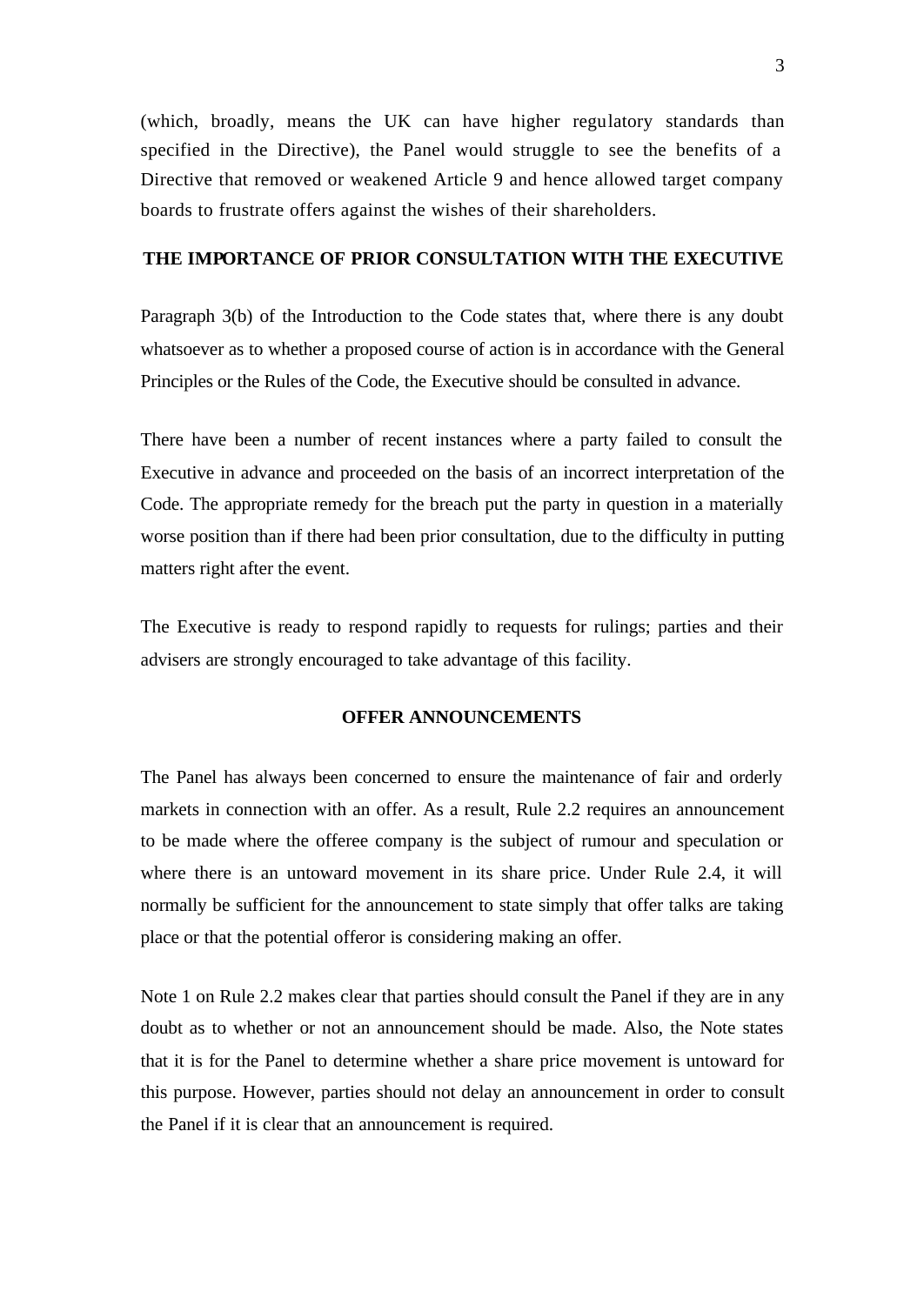The requirement for consultation does not necessarily mean that the Panel will require an announcement to be made and the Panel will always consider the question in the light of all relevant factors.

Rule 2.2 also stipulates that an announcement is required where negotiations or discussions are to be extended to more than a very restricted number of people outside those who need to know in the companies concerned and their immediate advisers, and that an offeror wishing to approach a wider group should consult the Panel. In practice, the Panel must always be consulted prior to more than six external parties being approached. Like any other person privy to confidential price-sensitive information concerning an offer, the external parties approached must, as required by Rule 2.1, keep the offer discussions secret and such parties should not themselves approach additional third parties without consulting the Panel.

Under Rule 2.3, prior to an approach being made, the responsibility for making an announcement lies with the offeror who should therefore keep a close watch on the offeree company's share price and monitor the press, newswires and internet bulletin boards for any rumour and speculation. Once an approach has been made to the board of the offeree company, the primary responsibility for making an announcement will normally lie with the board of the offeree company. However, if the approach is rejected by the offeree, the announcement obligation will normally revert to the offeror as only the offeror will then know whether it intends to proceed with the offer. In cases of doubt as to where the announcement obligation lies, the Panel should be consulted.

#### **ACQUISITION OF SHARES FROM A SINGLE SHAREHOLDER**

Rule 5.1 and SAR 1 both impose certain restrictions on the acquisition of shares and/or rights over shares. Broadly, Rule 5.1 restricts acquisitions that take a person's voting rights in a company through 30%; and SAR 1 restricts the speed with which a person may accumulate between 15% and 30% of the voting rights in a company. In each case, an exception exists in the case of an acquisition from a single shareholder (see Rule  $5.2(a)$  and SAR  $2(a)$ ).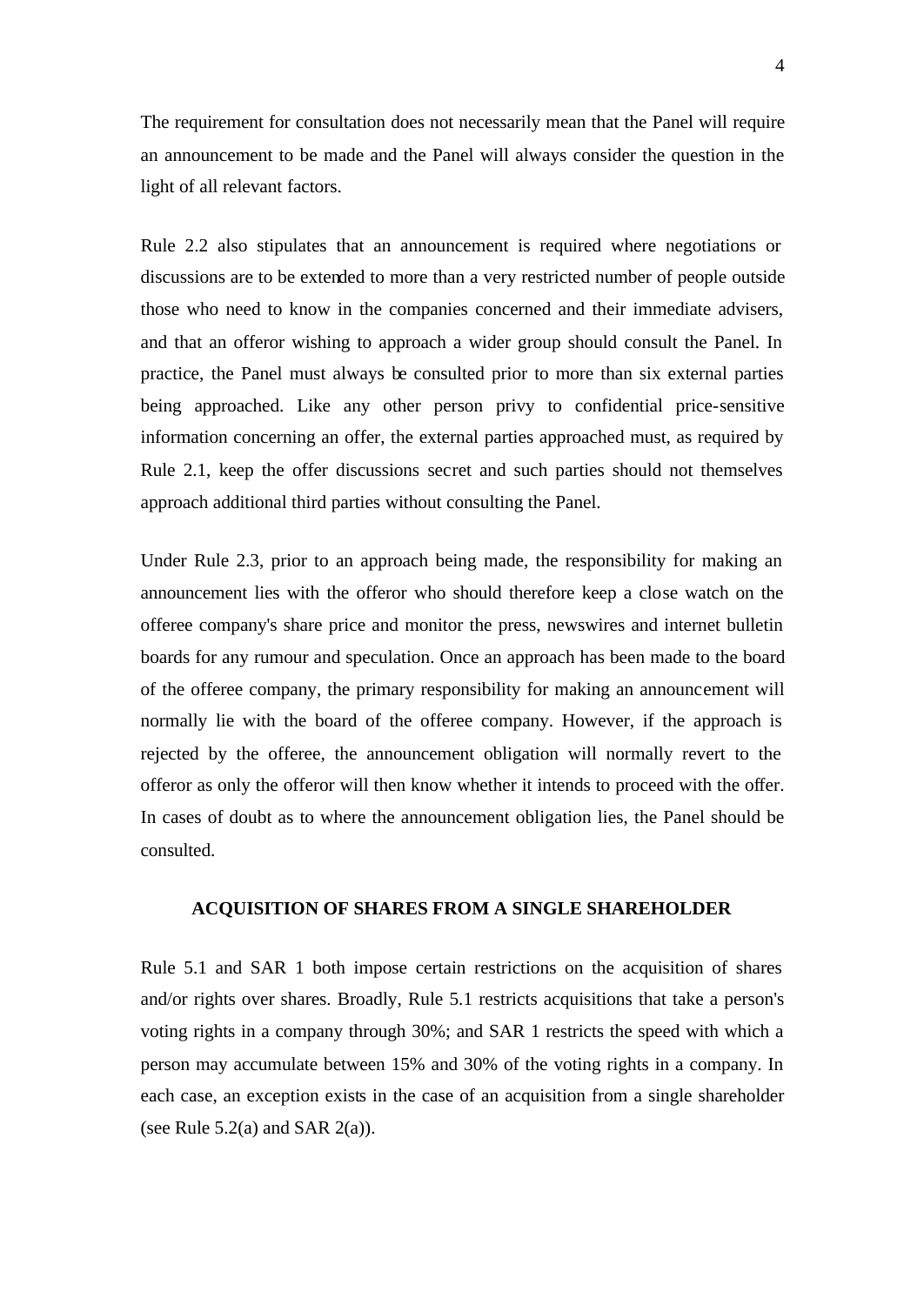A fund manager managing investment accounts on behalf of a number of underlying clients (whether or not on a discretionary basis) is not regarded as a single shareholder. Accordingly, the exceptions in Rule 5.2(a) and SAR 2(a) will not apply to a purchase from a fund manager unless the interest acquired represents the interest of a single underlying entity. In cases of doubt, the Panel should be consulted.

## **NO EXTENSION OF RULE 9 OFFERS TO CONCERT PARTIES OF THE OFFEROR**

General Principle 10 sets out one of the fundamental tenets of the Code, namely that where control of a company is acquired by a person, or persons acting in concert, a general offer to all other shareholders will normally be required. Rule 9.1 elaborates on this, setting out the circumstances in which a shareholder will trigger an obligation to make a general offer. If the shareholder acquiring shares is acting in concert with others, all the relevant shareholdings are aggregated for the purposes of determining whether the bid obligation laid down in the Rule has been triggered. However, under Note 1 on Rule 9.2, the prime responsibility for making an offer lies with the person who makes the acquisition which causes the bid obligation to be triggered.

When a group of shareholders is acting in concert, the Panel treats them as being the equivalent of a single person. Usually, therefore, the person responsible for making the offer will extend it to all shareholders outside the concert party but not to members of the concert party itself. The Executive takes the view that the person with the responsibility for making the offer is free to extend it to other concert party members if it so wishes, but will not normally be required to do so.

#### **INDUCEMENT FEES ON ASSET DISPOSALS**

Rule 21.2 sets out certain safeguards which an offeree company must observe prior to agreeing to pay an inducement fee to an offeror or potential offeror. Note 1 on Rule 21.2 illustrates the type of arrangements to which the Rule applies.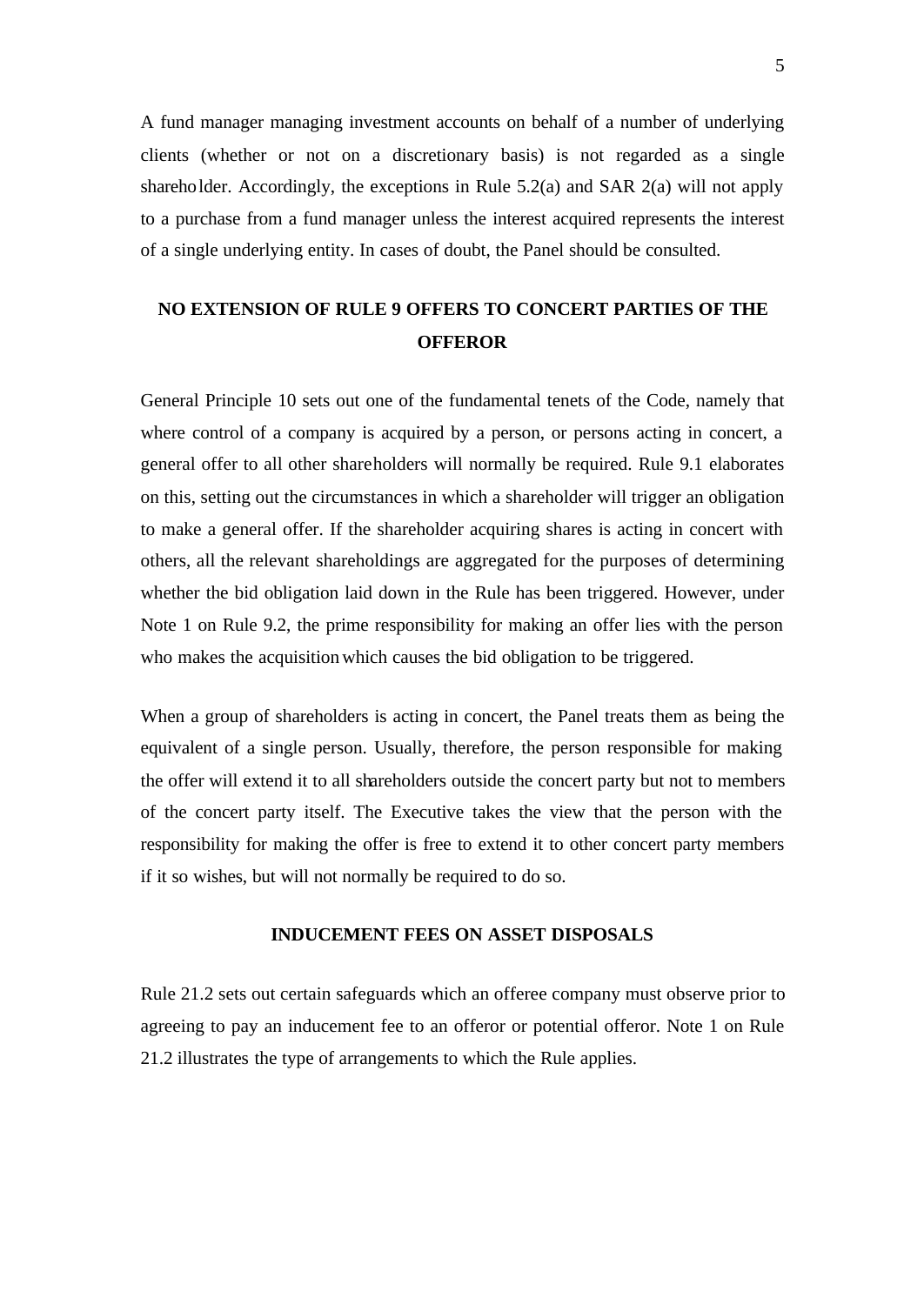Normally such arrangements are entered into between an offeree company and either an offeror or a potential offeror. However, on occasion, as part of its defence strategy, an offeree company may consider disposing of one or more of its assets or businesses to a third party and may wish to enter into an agreement to pay an inducement fee to that third party in connection with the transaction.

Although Rule 21.2 is not directly in point, the ability of an offeree company to enter into such an agreement is restricted by Rule 21.1(e). This Rule prohibits an offeree company from entering into a contract otherwise than in the ordinary course of business during the course of an offer or where it has reason to believe that a bona fide offer might be imminent, unless it has obtained the prior approval of its shareholders in general meeting. However, provided the proposed inducement fee is de minimis and provided the other safeguards set out in Rule 21.2 are observed, the Executive will normally permit such an agreement to be entered into without shareholder approval having to be obtained. For these purposes, an inducement fee will normally be considered to be de minimis if it is no more than the lower of 1% of the consideration for the asset disposal and 1% of the value of the offeree company calculated by reference to the offer price.

The Executive should be consulted at the earliest opportunity in all such cases where an inducement fee or any similar arrangement is proposed.

#### **ESTIMATED VALUE OF UNQUOTED PAPER CONSIDERATION**

Rule 24.10 requires that, when an offer involves the issue of unlisted securities, the offer document must contain an estimate by an appropriate adviser of the value of such securities. The Executive interprets this provision as applying in any case where the consideration securities are not publicly quoted.

The Executive is aware that occasionally a valuation of the offeror's securities might give rise to difficulties, for example where an offer is not recommended and the offeror is a vehicle with no substantive business of its own. The Executive may, therefore, consider that it is not appropriate to publish an estimated value pursuant to Rule 24.10 in circumstances where the offeror and its advisers have not had access to sufficient information relating to the offeree company to provide an estimated value of the consideration securities.